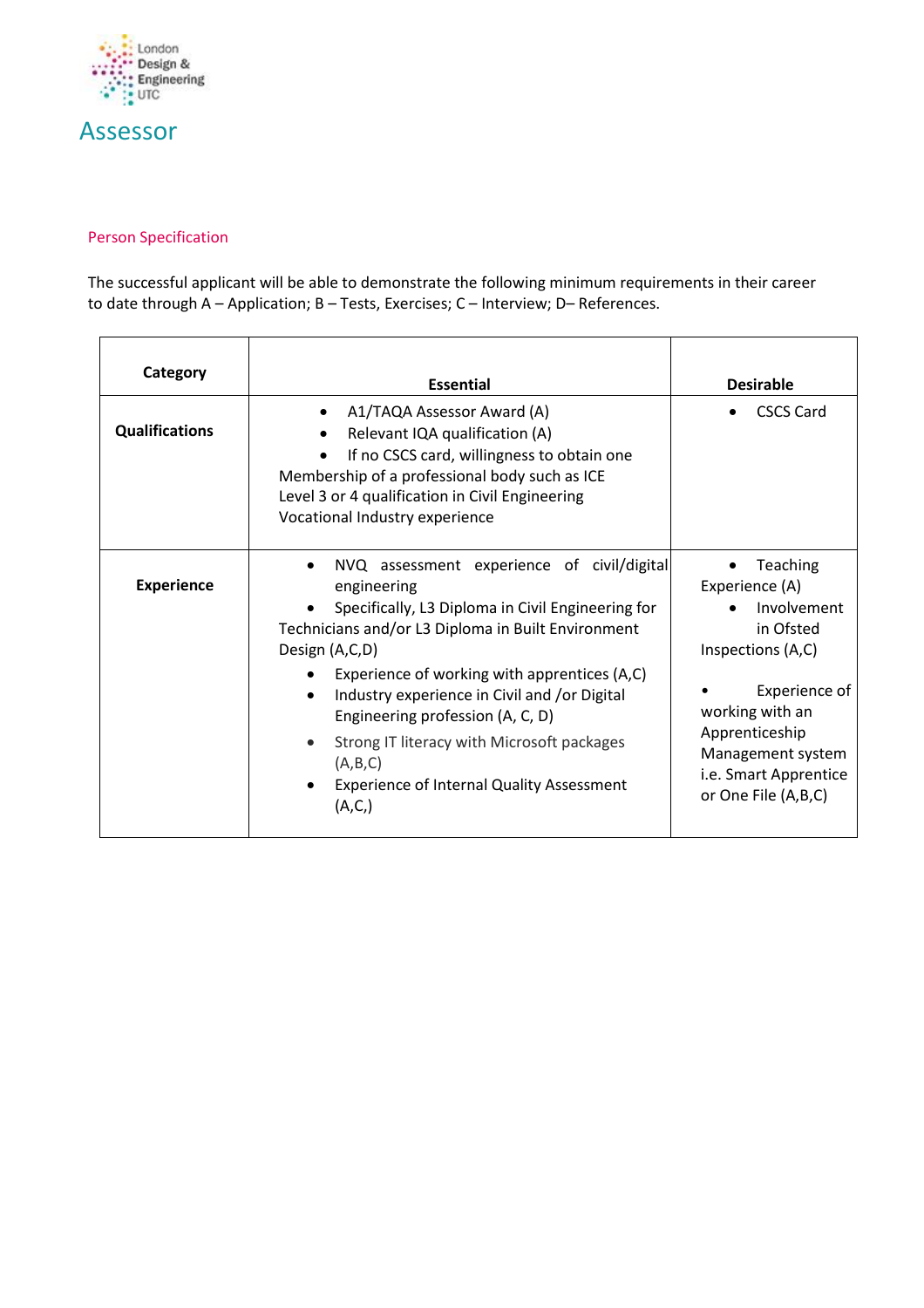| Knowledge and<br>Understanding | Up to date industry knowledge and best<br>$\bullet$<br>practice (A)<br>Knowledge of procedures and protocols<br>for NVQ assessment (A, C, D)<br>Understanding of how apprenticeship<br>$\bullet$<br>standards work and KSBs (A,C)<br>Understanding of the professional<br>$\bullet$<br>body's requirements e.g. ICE<br>Knowledge of H&S, Safeguarding and<br>$\bullet$<br>Prevent | Knowledge of<br><b>End Point</b><br>Assessment<br>(A, C) |
|--------------------------------|-----------------------------------------------------------------------------------------------------------------------------------------------------------------------------------------------------------------------------------------------------------------------------------------------------------------------------------------------------------------------------------|----------------------------------------------------------|
| Other skills and<br>abilities  | High standard of interpersonal skills and<br>$\bullet$<br>emotional intelligence. Excellent written and<br>oral communication skills with the ability to<br>communicate effectively to a variety of<br>audiences (A, C, D)                                                                                                                                                        |                                                          |

London Design &<br>Engineering<br>UTC

Skills Coach/Assessor

| Commitment to working in partnership with<br>٠<br>apprentice employers (A, C)<br>Excellent at working in teams (C, D)<br>$\bullet$<br>Ability to manage time and prioritise<br>$\bullet$<br>well, meet deadlines and work under<br>pressure (A, C, D)<br>Ability to work remotely<br>whilst<br>$\bullet$<br>contributing to the team goals<br>Command respect of learners and staff and<br>$\bullet$<br>be an advocate for the UTC (A, C, D)<br>Strong team working skills and the ability to<br>٠<br>work effectively with people at all levels (B, D)<br>Able to create project-based scenarios rooted<br>$\bullet$<br>in the local community or relevant industry<br>(B) | Interest in<br>$\bullet$<br>whole college<br>developments<br>and the wider<br>life of the<br>college<br>Highly<br>٠<br>developed ICT<br>skills (A, C, D) |
|-----------------------------------------------------------------------------------------------------------------------------------------------------------------------------------------------------------------------------------------------------------------------------------------------------------------------------------------------------------------------------------------------------------------------------------------------------------------------------------------------------------------------------------------------------------------------------------------------------------------------------------------------------------------------------|----------------------------------------------------------------------------------------------------------------------------------------------------------|
|-----------------------------------------------------------------------------------------------------------------------------------------------------------------------------------------------------------------------------------------------------------------------------------------------------------------------------------------------------------------------------------------------------------------------------------------------------------------------------------------------------------------------------------------------------------------------------------------------------------------------------------------------------------------------------|----------------------------------------------------------------------------------------------------------------------------------------------------------|